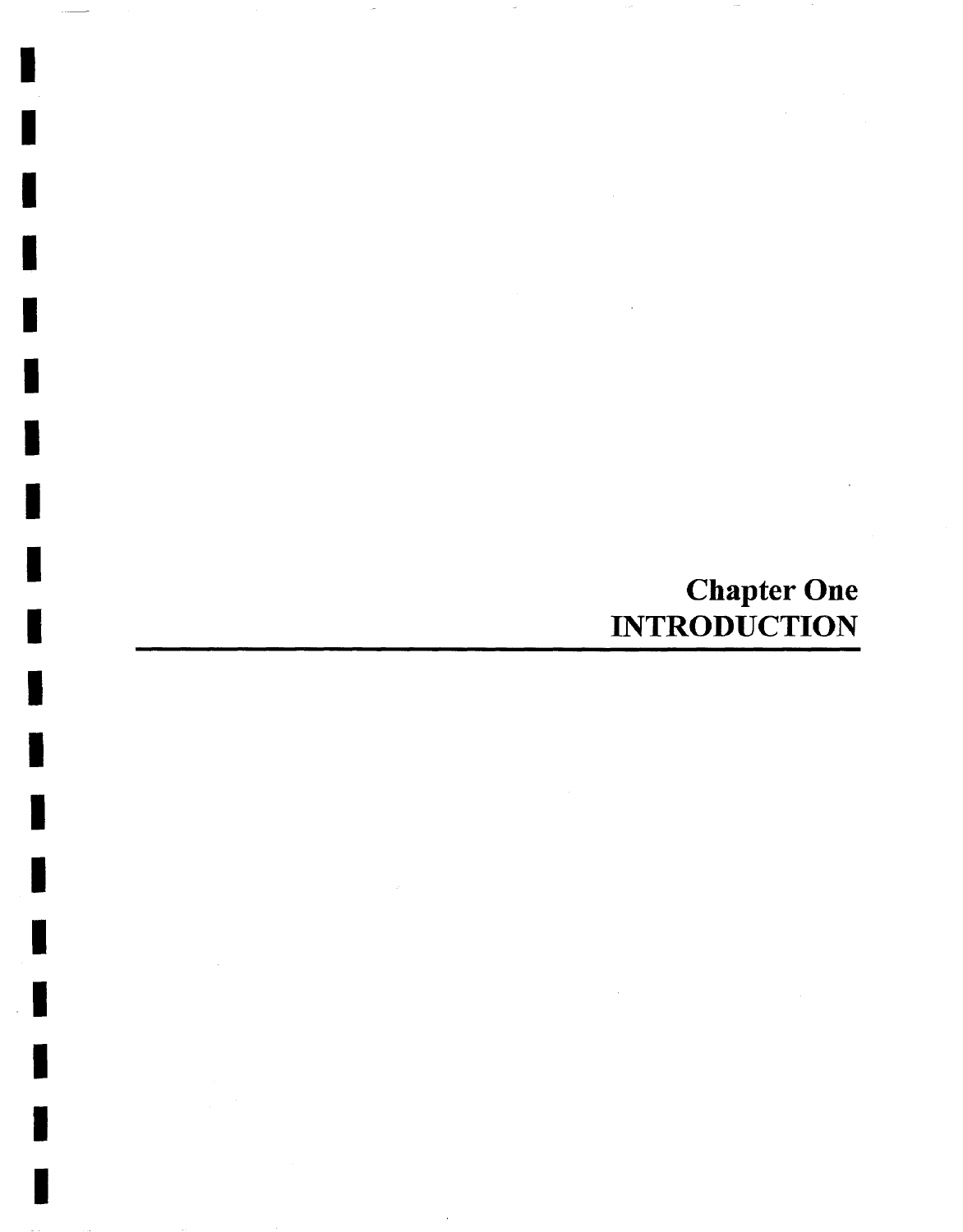

## **Chapter One INTRODUCTION**

**I** 

**I** 

**!** 

**I** 

**I** 

**I** 

**I** 

**I** 

**I** 

**I** 

**I** 

**I** 

**I** 

**I** 

**I** 

**I** 

**I** 

**I** 

*I* 

The growth and economic development of the United States has been directly related to the advancement and expansion of the transportation industry. This has included shipping, the railroads, the automobile, and most recently, aviation. Since December 17, 1903, aeronautics has evolved from the primitive Wright Brothers' flying machine to jet aircraft weighing three-quarters of a million pounds. To accommodate the rapid increase in the quantity, size and capabilities of aircraft, airport facility design and operation must keep pace with the fixed and operational needs of today's aircraft.

The planning, operation and development of public airports have become highly technical and very complex subjects. Consequently, a continuous planning effort must be made to anticipate the increasing demands being placed on the air transportation system. Development programs must be considered in relation to the total social, economic, and political environments in which airports exist. Focusing solely on the aviation issues will result in a plan that is narrow in scope, rigid in design and difficult to implement, and may tend to isolate the airport from the community it is intended to serve.

Other industry specific factors must be considered as well. The rapidly changing technology, and the current and future direction of aviation taxes, and airport improvement programs are only a few of the factors that will have short- and long-term effects on all airports. It was the principle purpose of this study to bring all of these elements together and analyze their immediate impacts and long-term implications on St. Johns Industrial Air Park. The proper analysis of these factors resulted in a Master Plan document that will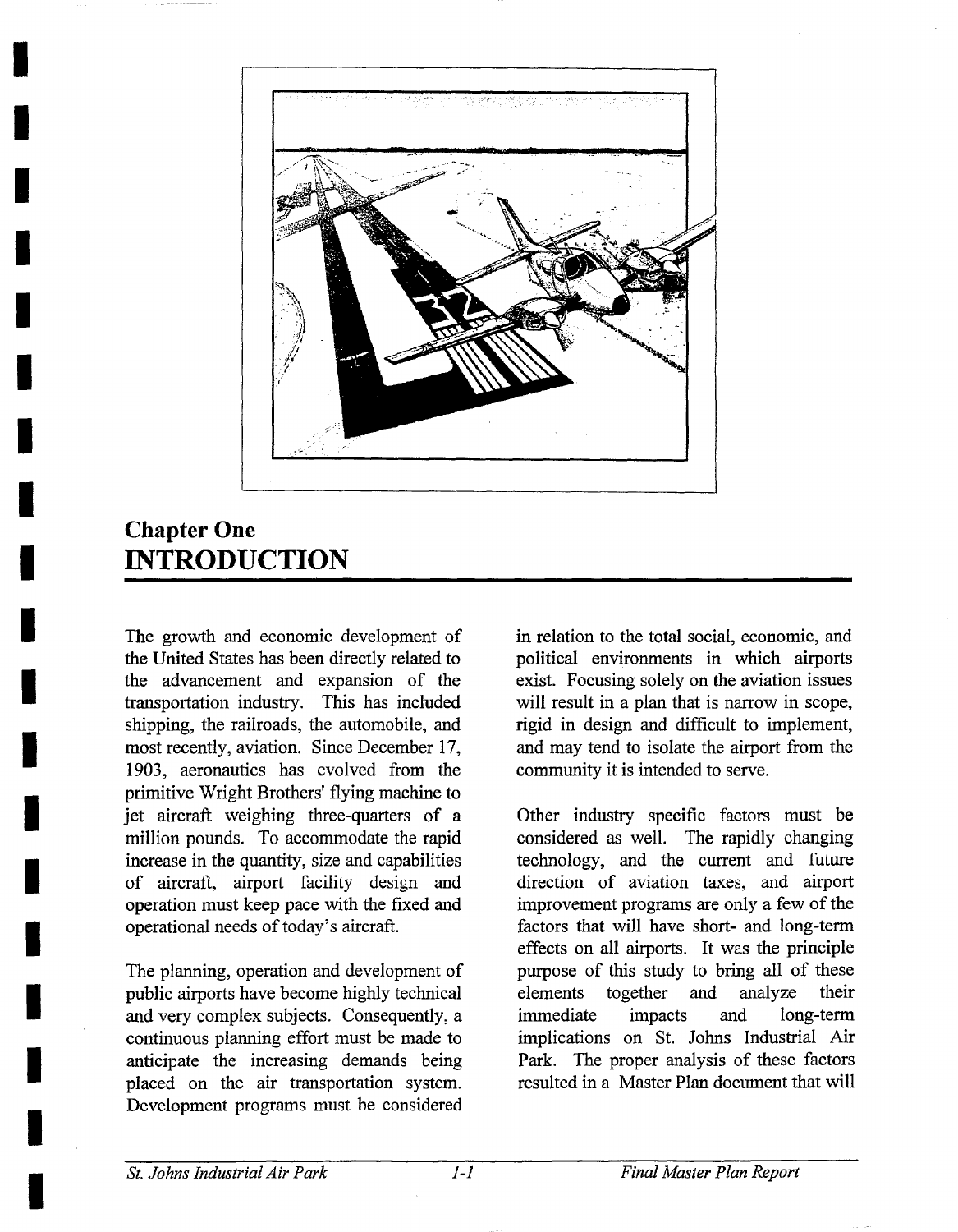serve as a valuable tool throughout the planning period.

**I** 

**I** 

**I** 

**I** 

**I** 

**I** 

**I** 

**I** 

**I** 

**I** 

**I** 

**I** 

**I** 

**I** 

**I** 

**I** 

**I** 

**I** 

**I** 

The St. Johns Industrial Air Park Master Plan was undertaken by the City of St. Johns for the purpose of determining the existing and future role of the airport, and to provide the city with direction in the future development of an important community asset. This study was financed, in part, by the Federal Aviation Administration (FAA), the Arizona Department of Transportation (ADOT) - Aeronautics Division, and the City of St. Johns.

This Master Plan is evidence that the City of St. Johns recognizes the importance of aviation in community planning and the associated challenges inherent in providing for future aviation needs. The cost of maintaining an airport is an investment that can yield impressive benefits for the community. With a sound and realistic Master Plan, St. Johns Industrial Air Park will increase its potential as both an economic asset and a source of pride to the residents of the community.

### AVIATION CLASSIFICATIONS

The FAA currently defines three broad categories of aviation activity: Air Carrier, General Aviation, and Military.

Air Carriers are those airlines that provide scheduled carriage of passengers or freight under certificates issued by the Department of Transportation. Air carriers may be divided into two major groupings:

*Certificated Route Air Carrier:* An air carrier holding a certificate of public convenience and necessity issued by the federal government to conduct scheduled services over specified routes. Certain non-scheduled or charter operations may also be conducted by these carriers, all passenger carriers, and combination carriers operating under Federal Aviation Regulation (FAR) Part 121 Certificates.

*Commuter Operators:* Operations of multi-engine airplanes with a maximum seating (excluding pilot) of 19 passengers and having a maximum payload capacity of 6,000 pounds. These carriers operate under FAR Part 135 Certificates.

Air Carrier/Commuter activity is typically the most visible form of flight because it is most common to the experience of the average citizen. Federal deregulation of the airline industry in 1978 has resulted in an intense diversification in the carriers serving the marketplace, as well as the stratification of carriers into global, national and regional service levels.

General Aviation includes every type of civil flying other than the air carriers. Consequently, this segment is characterized by a relatively low profile. General Aviation falls into four major categories:

*Business:* The use of an aircraft for executive or business transportation. This category consists of aircraft used by an organization and operated by professional pilots to transport its employees and property (not for compensation of hire); and aircraft used by an individual for transportation required for business.

*Commercial:* The use of an aircraft for commercial purposes (other than the commuter and air carrier), including: air taxi, aerial application, special industrial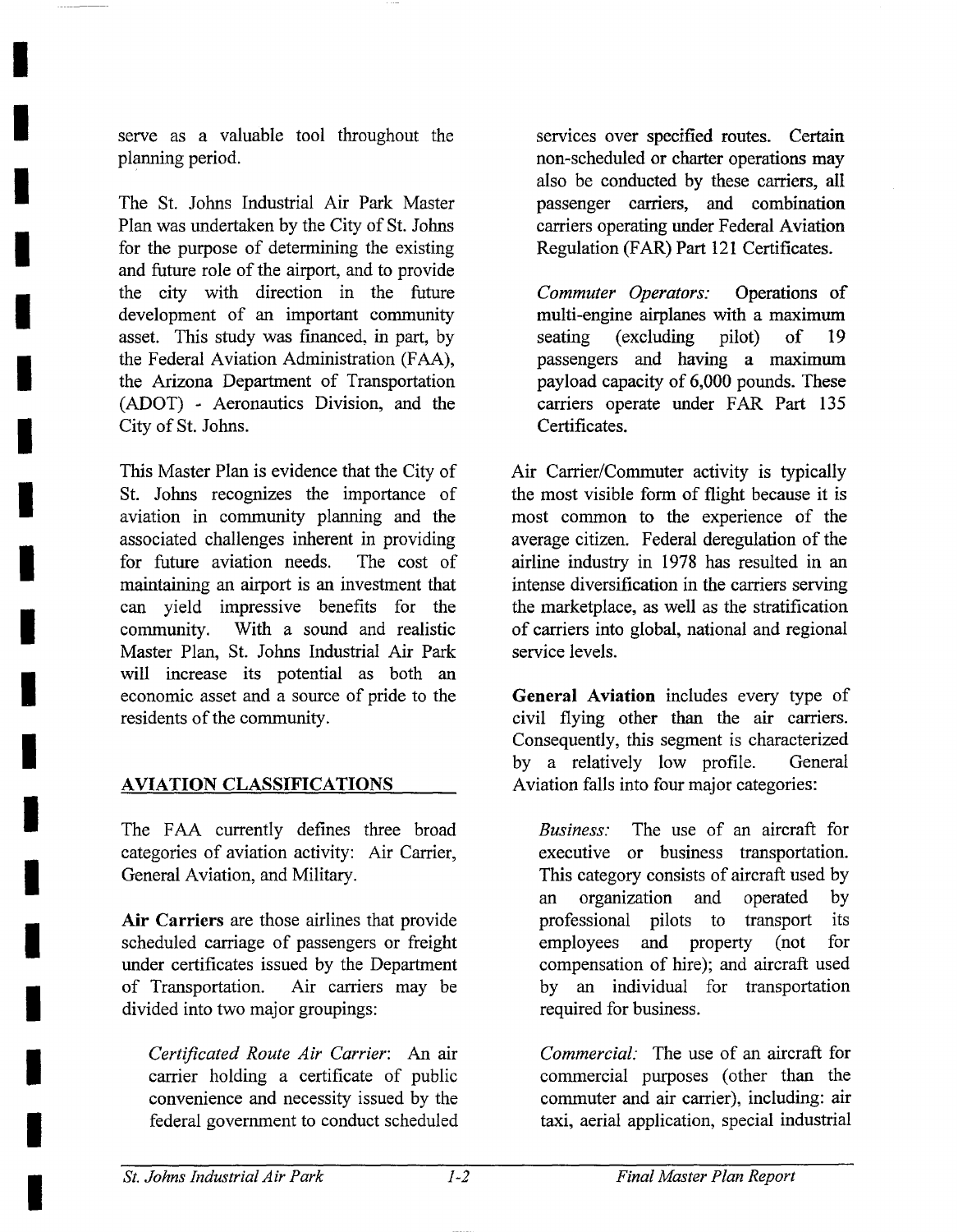usage, aerial surveys, advertising, aerial photography, and emergency medical transportation.

**I** 

**I** 

**I** 

**I** 

**!** 

**I** 

**I** 

**I** 

**I** 

**I** 

**I** 

**I** 

**II** 

**I** 

**I** 

**I** 

**I** 

**I** 

**I** 

*Instructional:* The use of an aircraft for flight training under the supervision of an instructor.

*Personal."* The use of an aircraft for a variety of personal reasons.

General Aviation is the largest and the most significant element of the national air transportation system. General Aviation aircraft account for 98 percent of all aircraft in use today. Certificated airlines serve fewer than 700 airports in the country, while there are over 16,000 general aviation airports in the country.

It is by no coincidence that general aviation has contributed greatly to the socioeconomic phenomenon that has seen American industry move from the larger metropolitan areas to smaller communities. Smaller communities can offer industry lower taxes and labor costs, closer access to raw materials and natural resources, and a superior working environment. General Aviation provides the time saving link for corporate travel that has made the shift to communities such as St. Johns extremely attractive.

Military Aviation includes all flying in support of the national defense and conducted by military aircraft. Military activity usually plays a small role in the operation of civilian airports, but often has a disproportionately high impact on airspace utilization.

#### **OBJECTIVES**

The Master Plan Study has produced a flexible plan for future airport development that will meet the aviation demands of the St. Johns area. The primary objective was to produce a long-term development program that will yield a safe, efficient, economical, and environmentally acceptable air transportation facility.

The plan is based upon projected aviation demands, which established a schedule of construction priorities for the 20-year planning period. It details the analyses and rationale upon which the Master Plan elements were based. Financial analyses detail the feasibility of the recommended plan.

The Master Plan examines the air transportation needs of the community, and the area that St. Johns Industrial Air Park can be expected to serve. The completed Master Plan provides a step-by-step, outline of the required developments, and identifies for officials the milestones for airport needs to aid in its future budgeting and scheduling.

#### **PROCESS**

Because the airport belongs to the public and is intended to serve the entire community, a comprehensive analysis of the airport and the area was made. Evaluation of both existing and forecast conditions served as the basis from which the recommended airport development, financial and land use compatibility plans were developed. As part of the objectives of this study, the Master Plan evaluated the following elements.

*Inventory of Existing Conditions -*  Assemble and organize information and